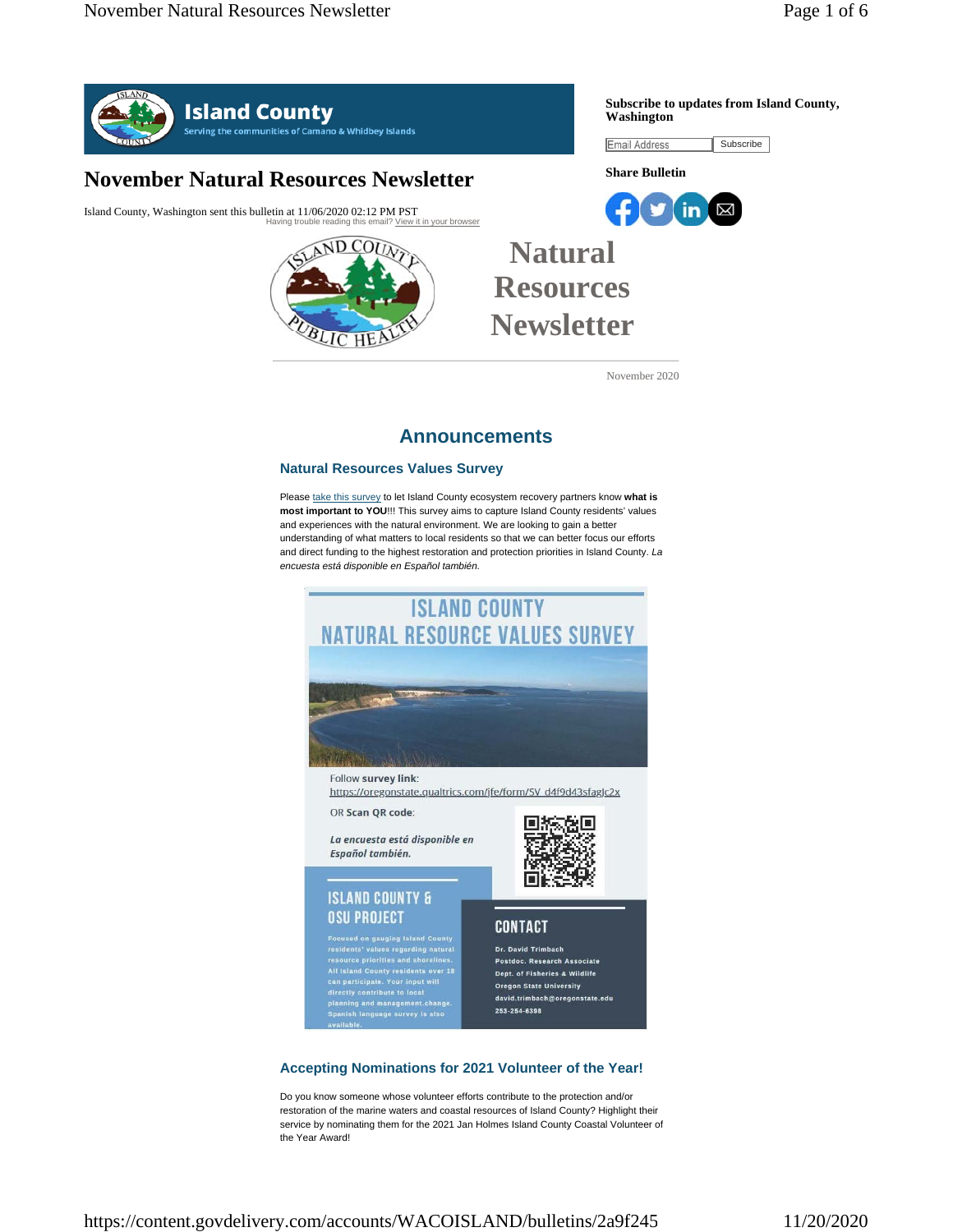This award is open to any volunteer, regardless of membership to any one organization or institution, participating in or supporting science and outreach efforts that protect or restore the coastal resources of Island County.

Nominate a volunteer here! Nominations must be received by 4:30pm on Thursday, December 31.

#### Restoration at Seahorse Siesta

Right now, an old barge and bulkhead that extend 98 feet onto the beach and stretch 136 feet alongshore are being removed from the base of a feeder bluff at Seahorse Siesta in Langley. This will open up more nearshore habitat, especially for forage fish (a critical bottleneck in the food web) to spawn.

This project is a wonderful example of our committees working with local community members and partners to do meaningful work. Outreach through the Shore Friendly program and our partners at the Northwest Straits Foundation helped identify and fund feasibility for this project. SRTCC recommended the project for design and construction funding. ILIO maintained connection and support for the project with elected officials, and the MRC is conducting pre- and post-restoration monitoring. This is an excellent reminder that when communities come together, amazing things can happen!



*Restoration at Seahorse Siesta. Photo credit: Lisa Kaufman*

### **Programmatic Updates**

#### **Island Local Integrating Organization (ILIO)**

The next ILIO Technical Committee meeting will be held Tuesday, November 10 from 1-3pm via Zoom.

Oregon State University is currently scheduling and conducting interviews with LIO Coordinators and members from all 10 LIOs. Interviews relate to the ongoing Human Wellbeing Project (2017-present). Many LIO Coordinators and members have already participated in this study (2018 interviews) and/or have heard of it through the Puget Sound Partnership or LIO Coordinators. Dr. David Trimbach is still looking for members to participate in this study, which will involve a 30-minute interview (via Zoom) with a member of the research team. All information collected will be anonymized and remain confidential. Your participation will help the team better understand our multi-year collaboration, human wellbeing integration, and overall lessons learned. If you are interested in participating in interviews, please contact Dr. David Trimbach to schedule your interview at 253-254-6398 or david.trimbach@oregonstate.edu.

The Habitat Strategic Initiative Advisory Team's Shared Investment Pilot Reflections document that summarizes the benefits, challenges, and lessons learned from the FFY2020 HSI pilot funding process is available for review.

Be sure to check **ILIO's website** for upcoming meeting agendas and minutes.

#### **Marine Resources Committee (MRC)**

The next MRC meeting will be held Tuesday, December 1 from 3-5pm via Zoom.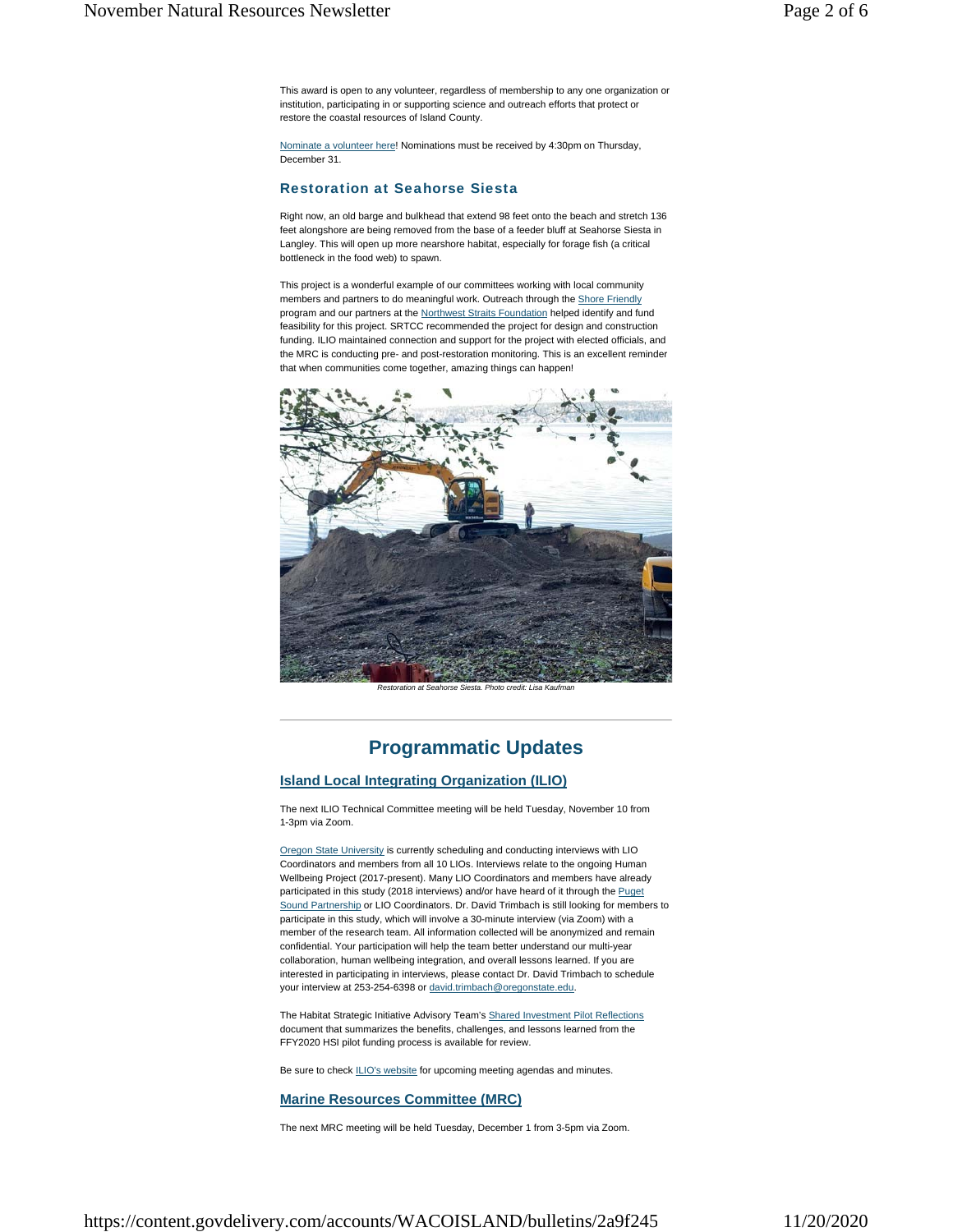The MRC's 2020 annual report is now available! Read about the work the MRC has done this year to monitor, restore, and educate about the local marine environment in the full report or this two-page summary.

The MRC was pleased to welcome Congressman Rick Larsen to two nearshore restoration sites, where the MRC has partnered with the Northwest Straits Foundation and local community members to improve nearshore habitat, coastal processes, and beach access. Congressman Larsen visited Seahorse Siesta, where a barge and bulkhead are being removed this month at the toe of a feeder bluff, which will restore sediment transport processes and important forage fish spawning habitat. He also visited Sunlight Shores, where a bulkhead made of creosote-treated wood, rock, and debris was removed in 2018, improving the upland to nearshore connectivity, and allowing for greater beach access.



*Congressman Rick Larsen visits Sunlight Shores. From left to right: Vivian Stembridge, Congressman Larsen, Lucas Hart, Lisa Kaufman, Anna Toledo. Photo credit: Lance Porter.*

The Board of County Commissioners passed resolution C-80-20, proclaiming October 17, 2020 Orca Recovery Day in Island County. Thank you to all our partners and community members who participated in Orca Recovery activities throughout the month of October!

Be sure to check **MRC's website** for upcoming meeting agendas and minutes.

#### **Salmon Recovery**

The next Salmon Recovery Technical and Citizen Committee (SRTCC) meeting will be held Wednesday, November 18 from 3-5pm via Zoom.

SRTCC is currently looking at past and recently completed projects to assess lessons learned and how to use those lessons moving forward.

The 2021 Salmon Recovery Funding Board grant season begins in January. In preparation, SRTCC is developing calendars and working with the Washington State Recreation and Conservation Office to set up site "visit" dates. Site visits this year will likely be virtual as opposed to in-person, as they have been historically – another form of adaptive management!

Be sure to check out the **Salmon Recovery website** for upcoming meeting agendas and minutes.

## **Resources and Interesting Reads**

#### **Local News**

The 2021 edition of *Hiking Close to Home* book release party will take place on Saturday, November 7 from 1-3pm at Pacific Rim Institute for Environmental Stewardship. Get a copy and have it signed by authors Maribeth Crandell and Jack Hartt, drink some cider, and take a tour (all while social distancing).

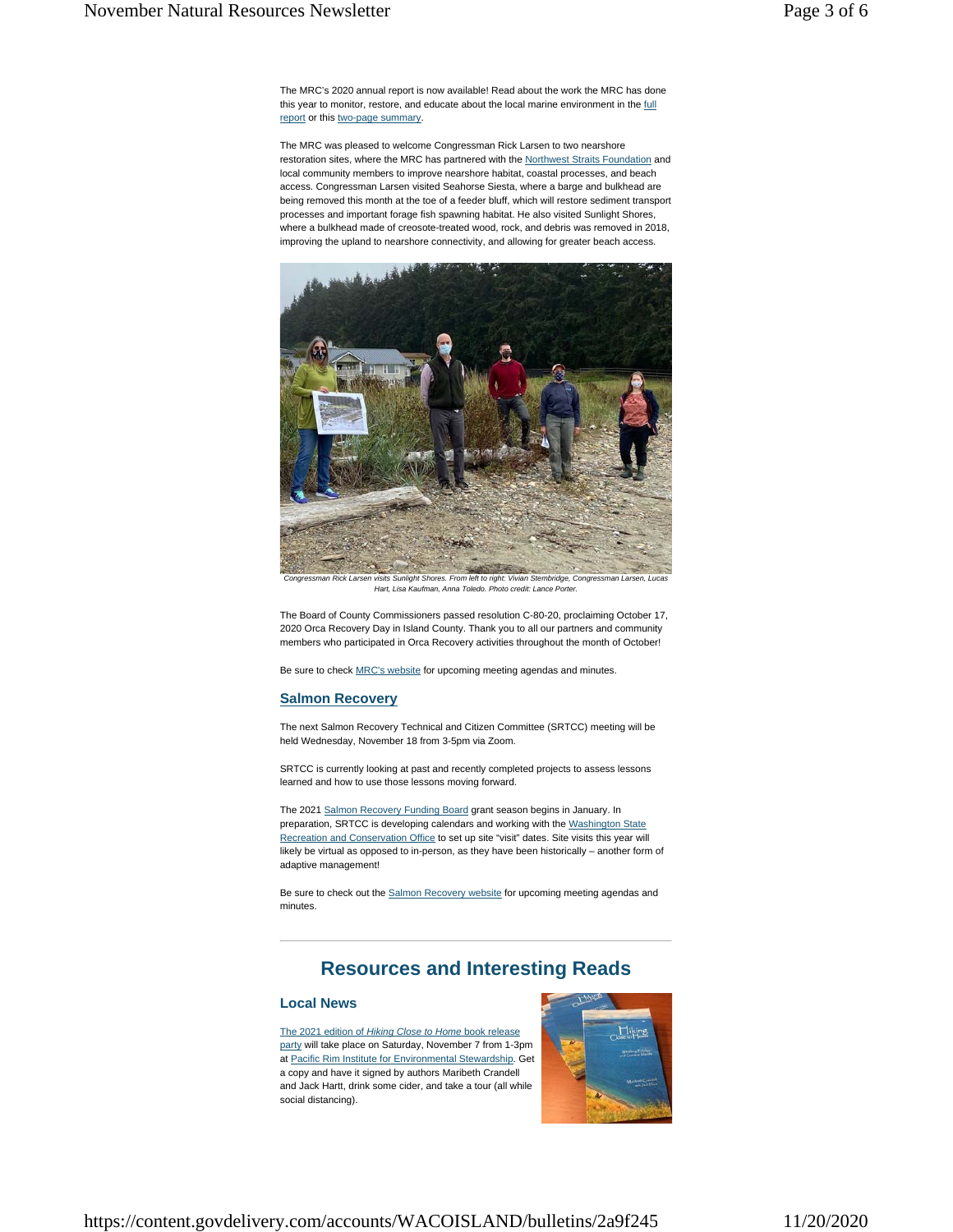Whidbey Island Conservation District's annual native bare root plant sale has begun! You can order plants until Wednesday, December 30, but stock is going fast! Plant pickup will be in late February at Greenbank Farm.

#### **Learn**

University of Washington's School of Aquatic and Fisheries Sciences is hosting a webinar series called Cultivating Inclusive Conservation Practices. It will run from 10-11am every Friday until December 4th. The topics all address diversity, equity, and inclusion in conservation practices. You can watch live on their YouTube channel, and recordings will also be posted there.

Western Washington University's (WWU) Huxley College of the Environment and the WWU Alumni Association are sponsoring a speaker series to help people better appreciate and understand how toxicology is important to them, their families, their friends, and their communities. The next one, Microplastic Pollution: Structural Pollutant Meets Endocrine Disrupting Contaminant, will be held Thursday, November 19 from 11am-12pm.

The University of Washington Climate Impacts Group will be hosting three virtual lectures related to climate resilience over the next six months. The first event, From Cliffs to Coast: Stories of Building Climate Resilience, is scheduled for Thursday, December 3 from 6-7:30pm.

The Washington State Department of Commerce and state agency partners at the Departments of Fish and Wildlife and Ecology are hosting an 11-week webinar series on monitoring and adaptive management of critical areas and shorelines. Starting in January 2021, the series will feature expert guest speakers, opportunities for peer-to-peer learning, tools, and resources to develop and enhance critical areas and shorelines monitoring and adaptive management. Registration information and details will be posted here.

The Nature Conservancy (TNC) Washington recently posted a new blog and video on the Washington Coastal Resilience Project. The video discusses a community-led soft shoreline armoring project in Chinook, WA. You can also visit the Coastal Hazards Resiliency website to watch and learn more.

Exciting news: "A new FEMA flood policy released late last month...is drawing praise from environmentalists because it will promote mitigation projects that provide environmental benefits in addition to flood protection." Read the article here.

*The Elwha dams are gone and Chinook are surging back, but why are so few reaching the upper river?* Read the Seattle Times article here.



*Two Chinook salmon on the Elwha River protect their nest, called a redd, during spawning season. (Steve Ringman / The Seattle Times)*

#### **Tools**

Check out this Shoreline Monitoring Database, which allows for data from different academic research groups, agencies and citizen science groups, and from different monitoring sites and projects, to come together to inform the effectiveness of shoreline restoration as well as explore status and trends. Learn more here!

#### **Act!**

The Science Panel of the Puget Sound Partnership invites you to review the draft Science Work Plan for 2020-2024. Implementing it will generate research, evaluation, and analysis that the Puget Sound recovery community will use to improve decision-making and accelerate recovery across Puget Sound for the benefit of the people and communities in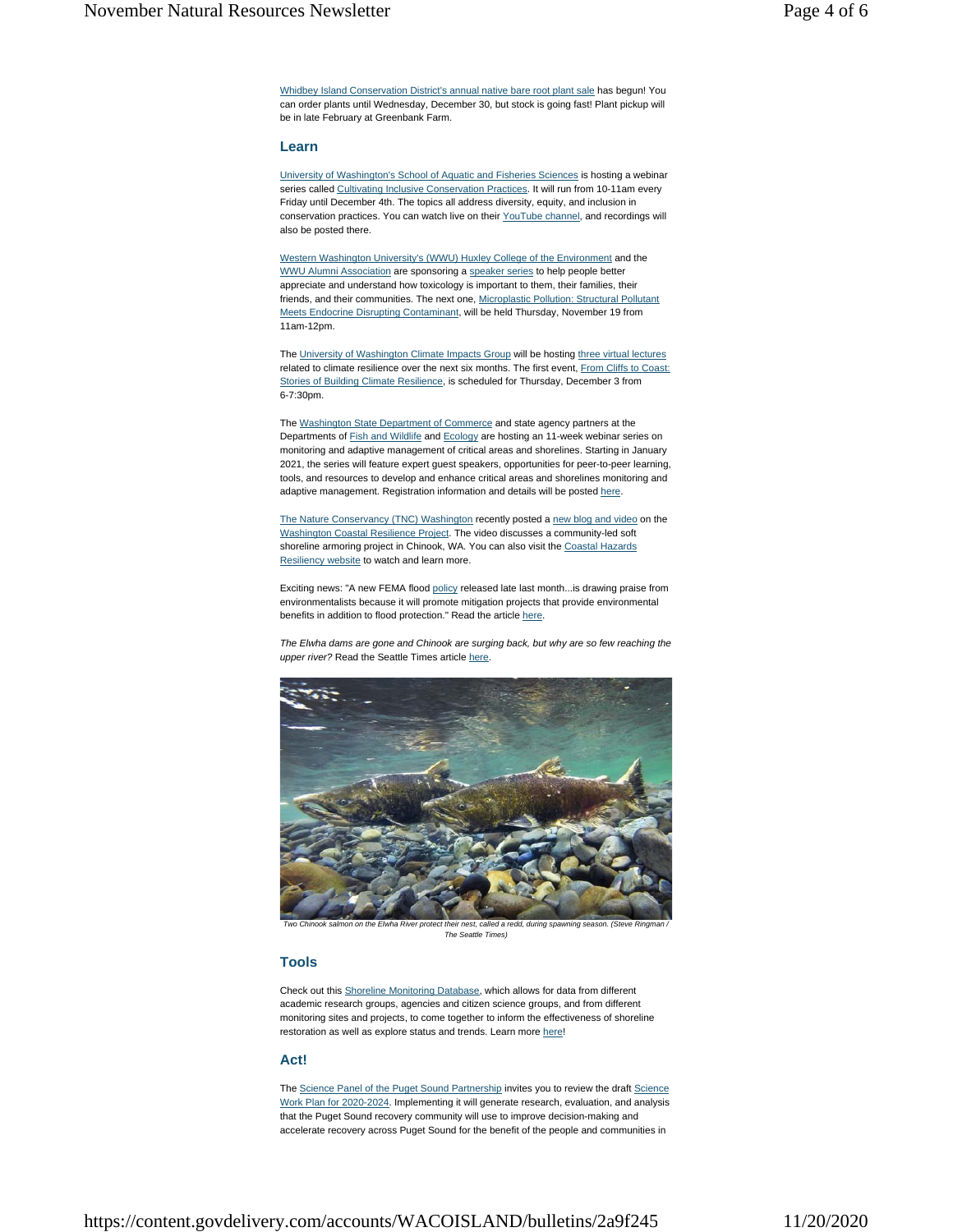the region and the ecosystems on which they depend. Click here for an overview of the process and plan summary.

There is an opportunity to review the Toxics in Fish (TIF) Implementation Strategies (IS) products (narrative, results chains, etc.) until Friday, November 6. Feedback will be used by the TIF Core Team to adjust and improve IS content based on external input. Strategies for Benthic Index of Biotic Integrity (B-IBI) is expected for public release by the end of 2020. Visit here for the public review draft, executive summary, and public comment form.



ank you to the amazing volunteers who worked in the mud to remove 300 square feet of invasive English cordgr *or Spartina angelica, from Freeland County Park in October!*

| Saturday, November 7   | The 2021 edition of Hiking Close to Home book release<br>party will take place from 1-3pm at Pacific Rim Institute<br>for Environmental Stewardship in Coupeville.                                                          |
|------------------------|-----------------------------------------------------------------------------------------------------------------------------------------------------------------------------------------------------------------------------|
| Tuesday, November 10   | The ILIO will meet via Zoom from 1-3pm.                                                                                                                                                                                     |
| Friday, November 13    | Cultivating Inclusive Conservation Practices Series:<br>Indigenous systems of management for culturally and<br>ecologically resilient Pacific salmon fisheries will be held<br>from from 10-11am. Watch live here.          |
| Wednesday, November 18 | SRTCC will meet via Zoom from 1-3pm.                                                                                                                                                                                        |
| Thursday, November 19  | Toxicology and Society Speaker Series:<br>Microplastic Pollution: Structural Pollutant Meets<br><b>Endocrine Disrupting Contaminant featuring speaker</b><br>Peter Ross will be held from 11am-12pm.                        |
| Friday, November 20    | Cultivating Inclusive Conservation Practices Series:<br>Tribal treaty resource collaborative restoration<br>Partnerships to restore natural processes and<br>resilience will be held from from 10-11am. Watch live<br>here. |
| Tuesday, December 1    | The MRC will meet via Zoom from 3-5pm.                                                                                                                                                                                      |
| Thursday, December 3   | <b>Toxicology and Society Speaker Series: Contaminants</b><br>of Concern for Human and Environmental Health<br>featuring speaker Nancy Denslow will be held from<br>11am-12pm.                                              |
| Thursday, December 3   | Climate Impacts Group is hosting From Cliffs to Coasts:<br>Stories of Climate Resilience from 6-7:30pm.                                                                                                                     |
| Friday, December 4     | Cultivating Inclusive Conservation Practices Series:<br>Conflict or Collaboration? Factors affecting community<br>relations in stewarding Puget Sound will be held from<br>10-11am. Watch live here.                        |

## **Upcoming Events**